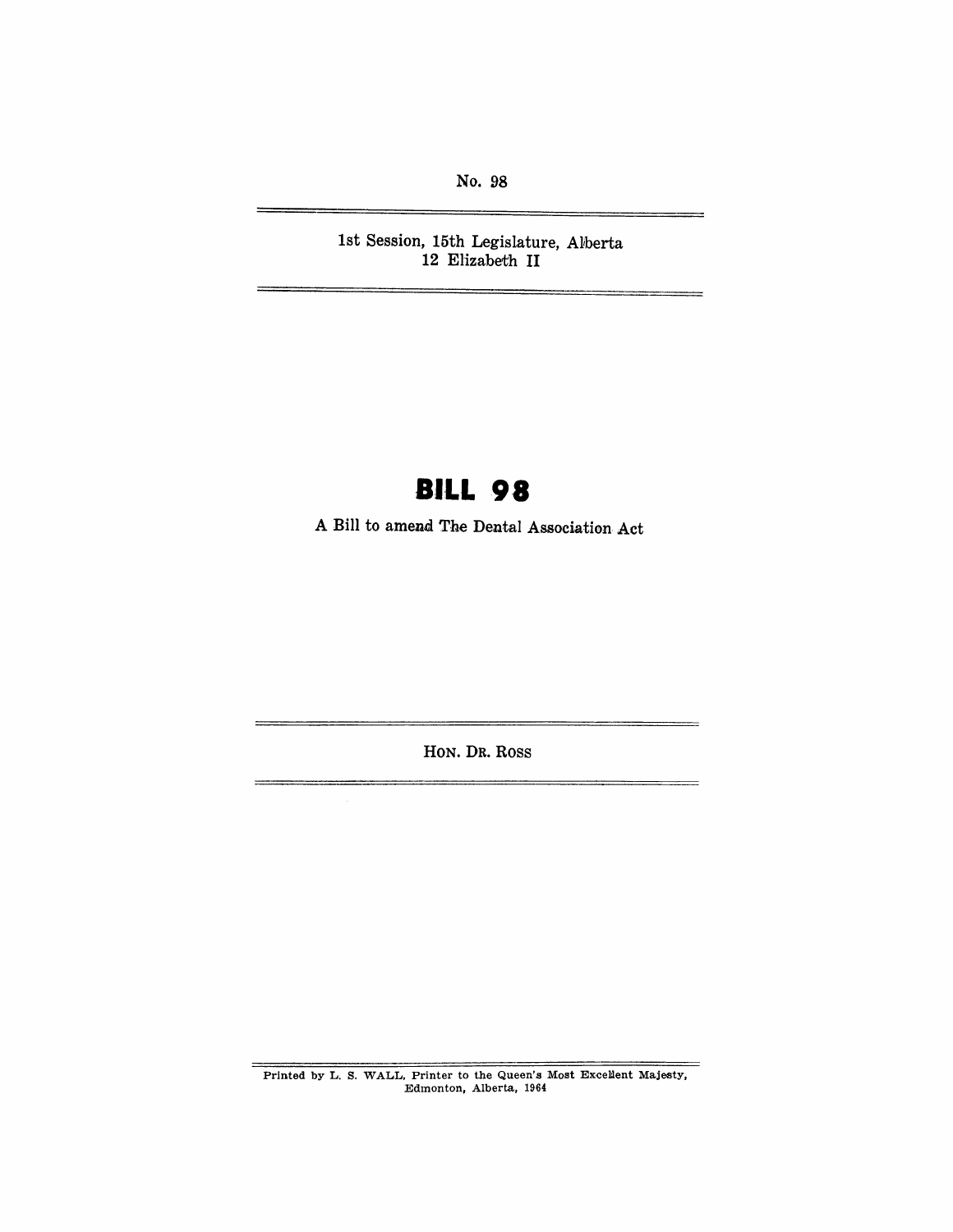### Explanatory Note

I. The Dental Association Act, c. 82 in the Revised Statutes, amended.

2. Additional powers of the Association.

3. The Association will be empowered to engage in dental services plans.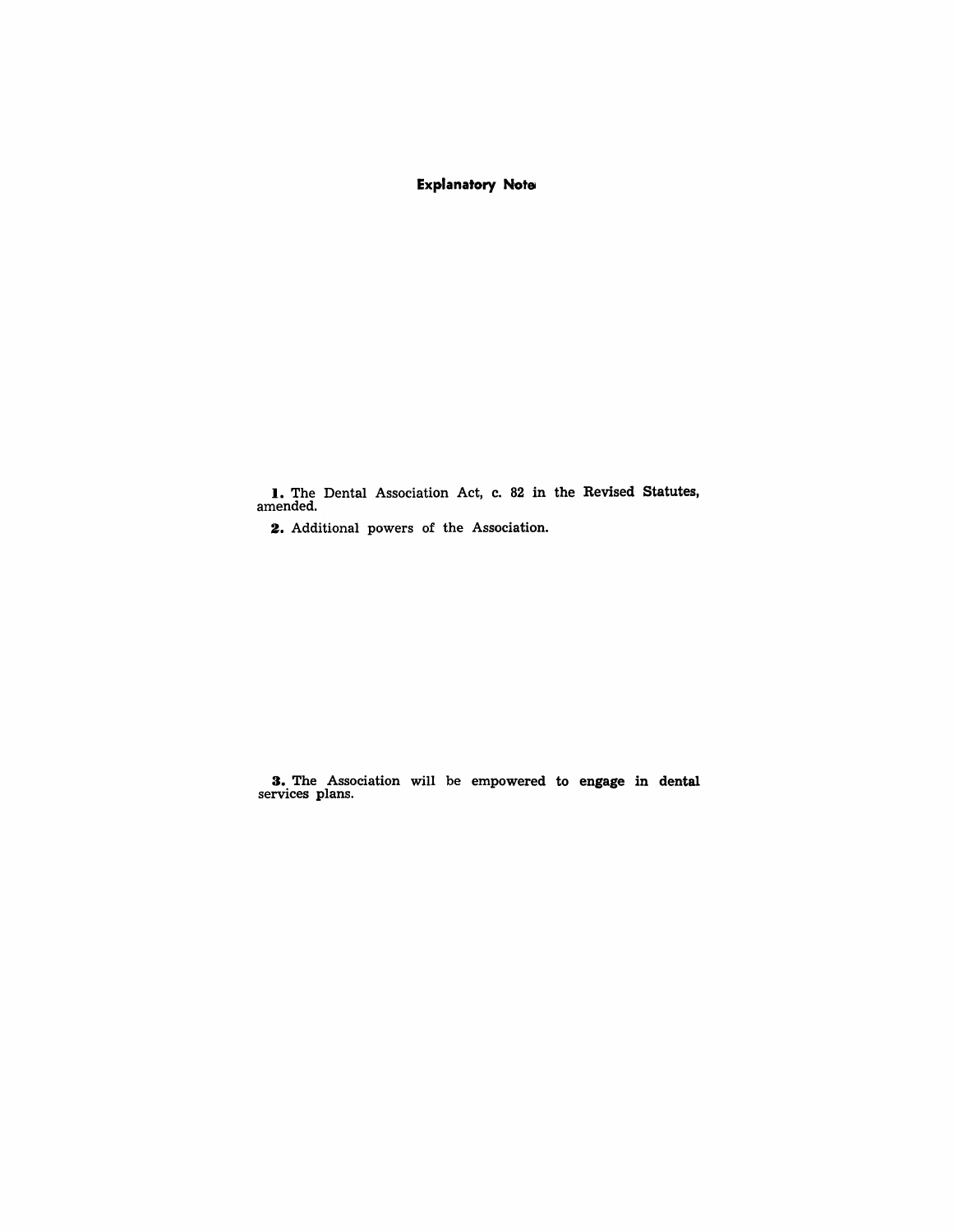## **BILL**

#### No. 98 of 1964

#### An Act to amend The Dental Association Act

#### *(Assented to* , 1964)

HER MAJESTY, by and with the advice and consent of the Legislative Assembly of the Province of Alberta, enacts as follows:

*1. The Dental Association Act* is hereby amended.

2. Section 4 is amended by adding the following subsections:

(2) For the purpose of encouraging training and research in the field of dentistry, the Association may give assistance to persons, whether members of the Association or not, by loans, grants or other means.

(3) The Association may obtain group insurance coverage for its members and may exercise such powers as are necessary to obtain such coverage.

( 4) The Association has power to do all things necessary to carry out the objects of the Association, including the promotion of the interests of and improvement of the standards of the dental profession and dental service in the Province.

·3. The following section is added after section 4:

*4a.* (1) The Association has power to engage in one or more dental services plans to enable individuals through their own or group participation to obtain for themselves and their families adequate dental care on a prepayment or other basis in such a manner as may best serve the interests of those receiving and those giving the services.

(2) The Association may engage in any dental services plan directly or through a non-profit corporation controlled by it and may provide financial and administrative assistance as required.

(3) The Association has the power to engage in and enter into agreements with the Crown in right of Alberta or of Canada or a municipal or school corporation providing for dental services plans and for any class or classes of persons.

(4) Notwithstanding anything contained in *The Alberta Insurance Act,* the Association or a non-profit corporation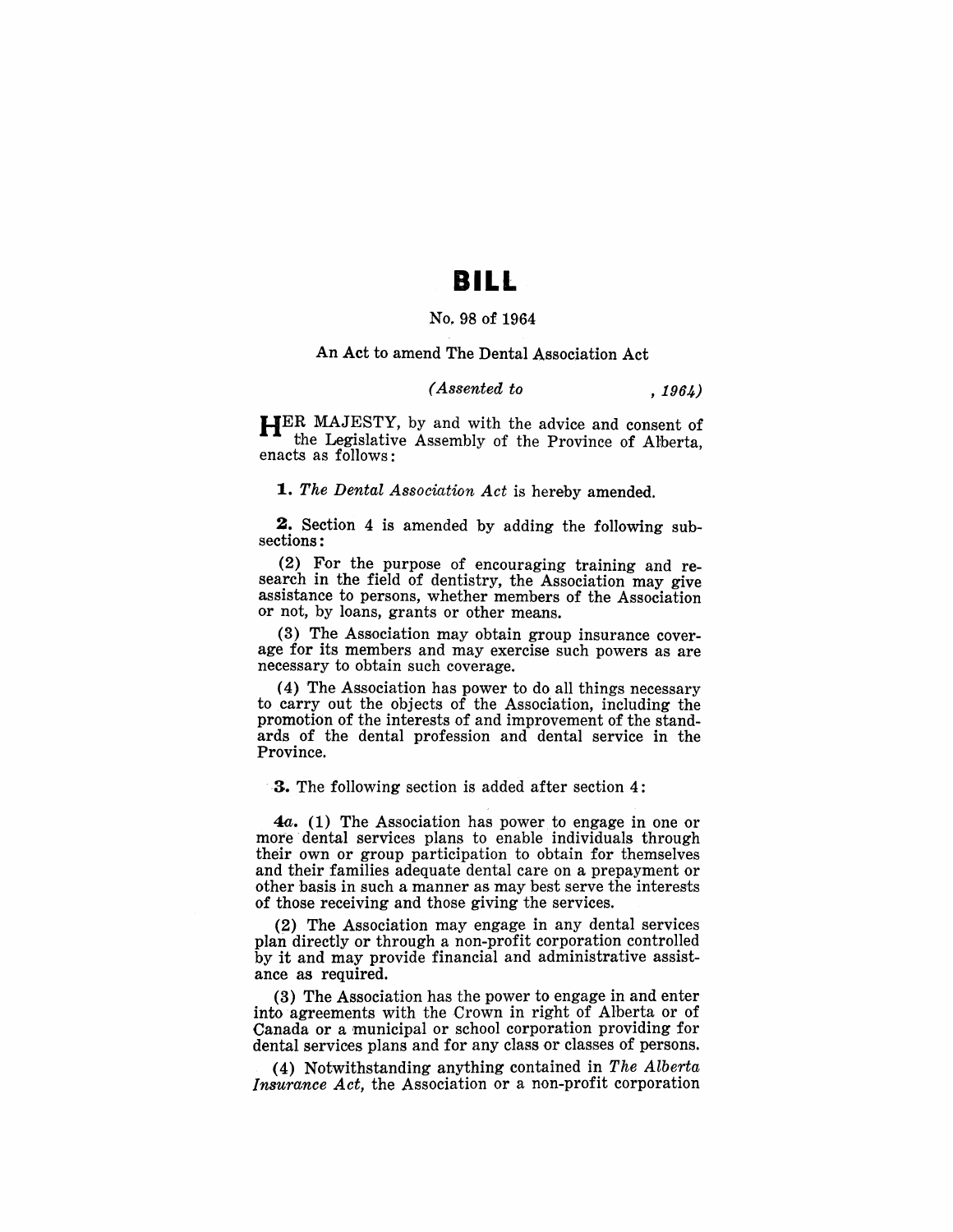**4.** Section 6 presently consists of 15 subsections setting out a detailed procedure for the election of directors of the Association. The new subsection (1) will allow the Association's directors to provide for their own election procedures. The new subsections  $(2)$  and  $(3)$  are the present subsections  $(6)$  and  $(7)$ .

By-laws of the Association are subject to approval of the lieutenant Governor in Council.

#### **5.** Section 7 reads:

"7. The secretary of the Association shall publish the names of those persons who have been elected members of the board of directors in the issue of The Alberta Gazette appearing next after the election has been held, or

**6.** Section 15 pertains to the registration of members who are qualified by reason of holding a certificate of qualification of the Dental Council of Canada. This body has been succeeded by the National Dental Examining Board and the references in the section are changed accordingly. The new subsection (3a) permits certificates of the Dental Council of Canada and its predecessor the Dominion Dental Council to be dealt with in the same way as those of the National Dental Examining Board.

**7.** Section 20, subsection (1), clause (d) and SUbsections (2) and (3) presently read:

" $20.$  (1) The following persons, in addition to those designated by clause (a) of section 3, shall be entered on the register as members of the Association and receive a certificate of registration, namely, a person who

(d) is a Canadian citizen, or, if not, has filed a declaration of intention under the Canadian Citizenship Act, and

( $2$ ) If a person who has filed a declaration of intention under the Canadian Citizenship Act does not produce to the registrar within  $\sin$  years after his name has been entered on the register a certificate of citizenshi

(3) Any such person on becoming a Canadian citizen may reapply to have his name entered on the register.".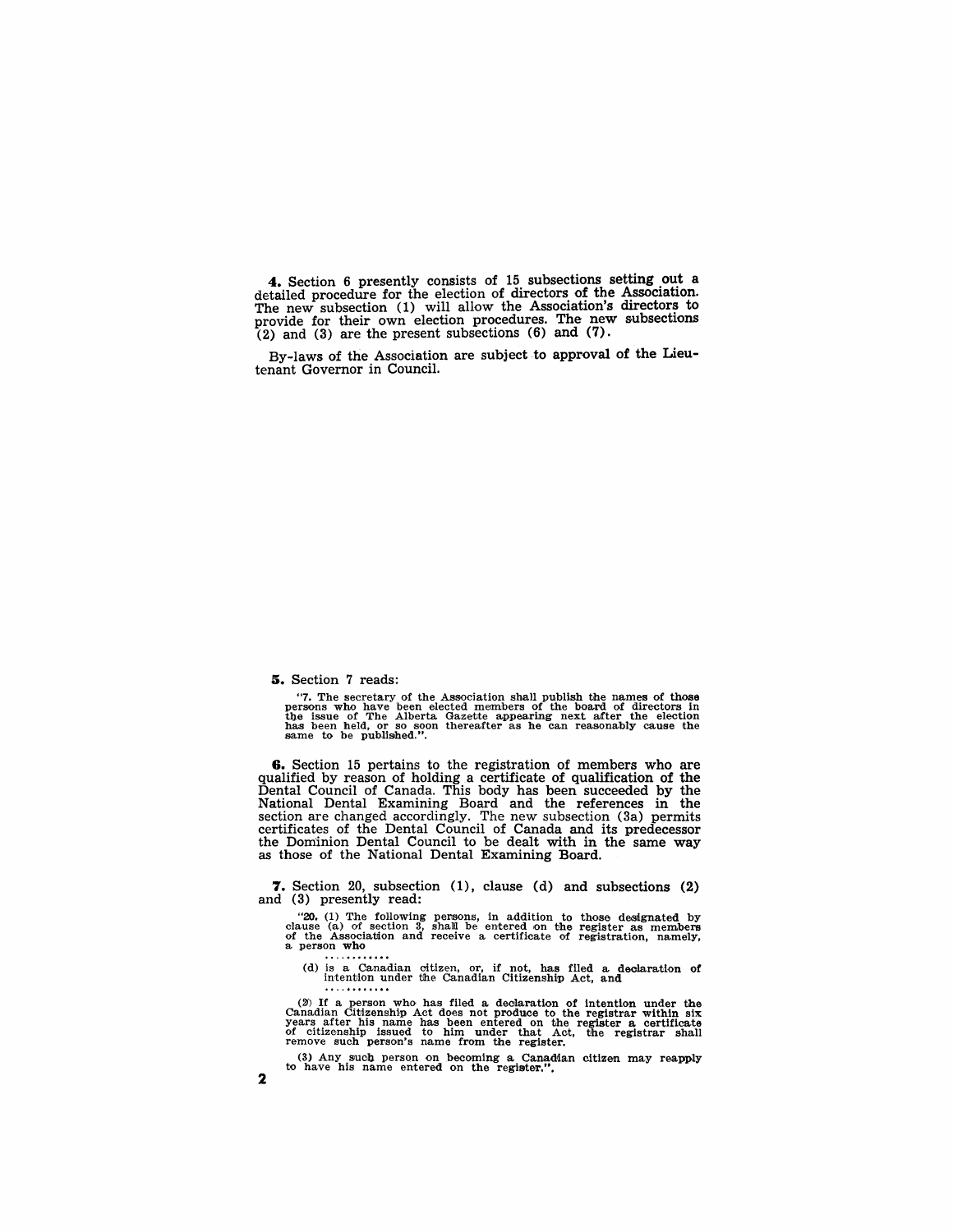controlled by it shall not be deemed to be undertaking insurance or carrying on the business of insurance by reason of engaging in any dental services plan.

4. Section 6 is struck out and the following is substituted:

6. (1) The board of directors may make by-laws govern- ing

- (a) the time and place of the annual election of directors of the Association,
	- (b) the nomination of candidates for the election,
- (c) the appointment of a presiding officer for the election,
- (d) the form of ballot to be used, and
- (e) the procedure for the holding of the election and determining the directors elected.

 $(2)$  The persons qualified to vote at an election of directors are those members of the Association who are not in arrears in respect of any fees payable under this Act and who have been resident in the Province during the four months immediately preceding the date fixed for the election.

(3) At all elections of directors there shall be used a form of ballot paper with a place for the signature of the member voting on a detachable slip that can be inspected and removed by the scrutineer without opening the ballot paper.

5. Section 7 is repealed.

6. Section 15 is amended

- (a) by striking out the words "Dental Council of Canada" wherever they occur and by substituting the words '''National Dental Examining Board",
- (h) by adding the following subsection after subsection (3) :

 $(3a)$  For the purposes of subsections  $(2)$  and  $(3)$  a certificate of qualification of the Dominion Dental Council or the Dental Council of Canada is deemed to be included in a reference to a certificate of qualification of the National Dental Examining Board.

7. Section 20 is amended

- (a) as to subsection (1) by striking out clause *(d),*
- (b) by striking out subsections (2) and (8).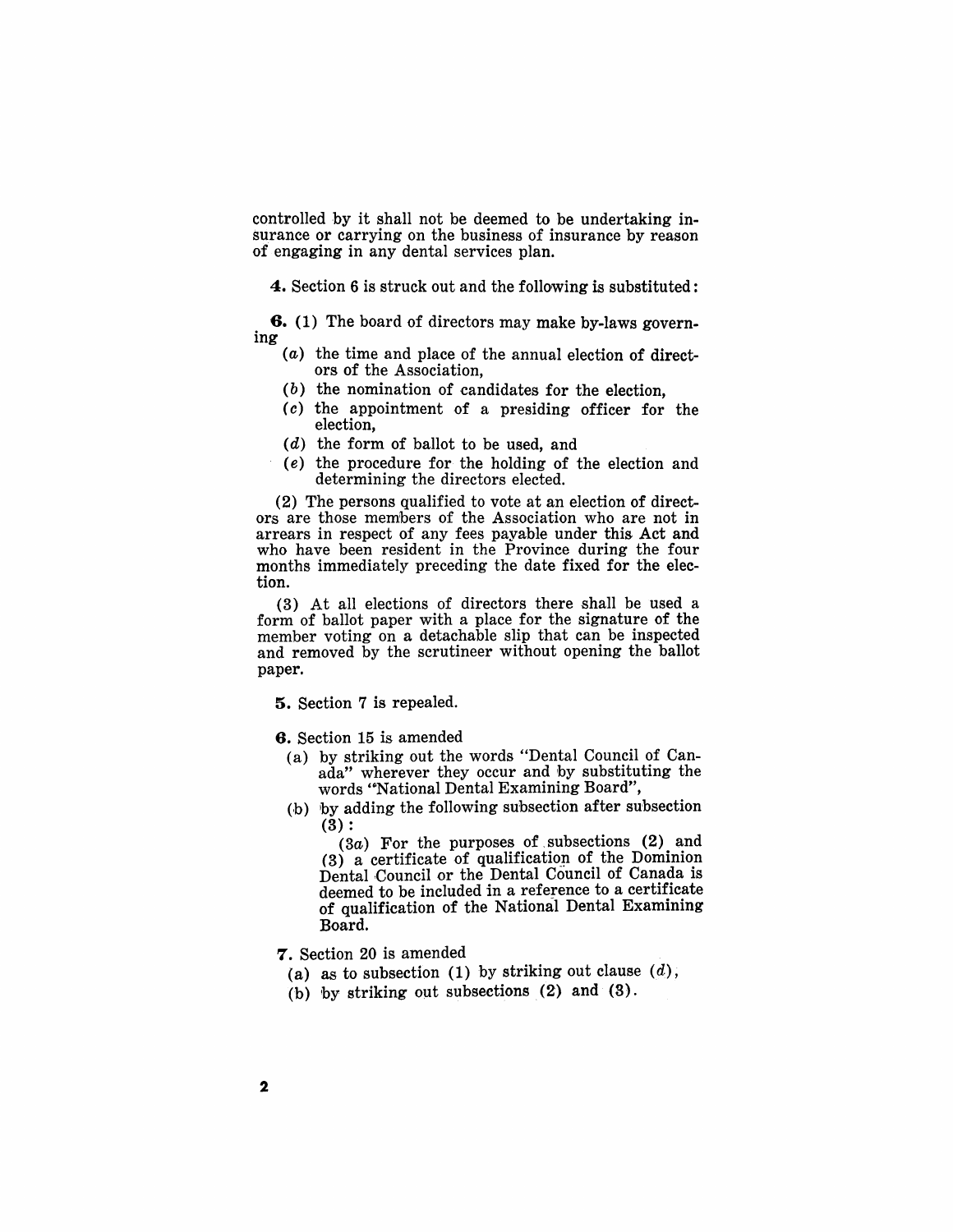8. Section 23a established an Educational Register for undergraduates. The new section permits registration of persons doing post-graduate work but restricts their practice to the Faculty of Dentistry or hospital, as the case may be, where they are carrying out their work.

9. Section 26, subsection (2) presently reads:

"(2) The annual roll shall contain the name and the place of residence of teach member of the Association who has paid inis annual fee for<br>the current year and has had issued to him an annual certificate.".

**10.** Section 28, subsection (1), clause (a) contains the pro-<br>hibition against anyone practising dentistry without being a<br>member of the Association and section 24 requires a member actually engaged in practice to pay the annual fee. The effect of the new subsection (3) is to require granduate dentists holding public or other positions, by virtue of their qualifications as graduate dentists, to be members of the Association and liable to pay the annual fee.

The new subsection (4) will make it clear that undergraduate students and graduate dentists undertaking internship or a study program are not contravening the Act.

**II.** Section 31 presently reads:

"31. No member of the Association in the practice of the profession of dentitivy and dental surgery shall use a trade name, designation, corporation name or any distinguishing name for any premises in which he carries on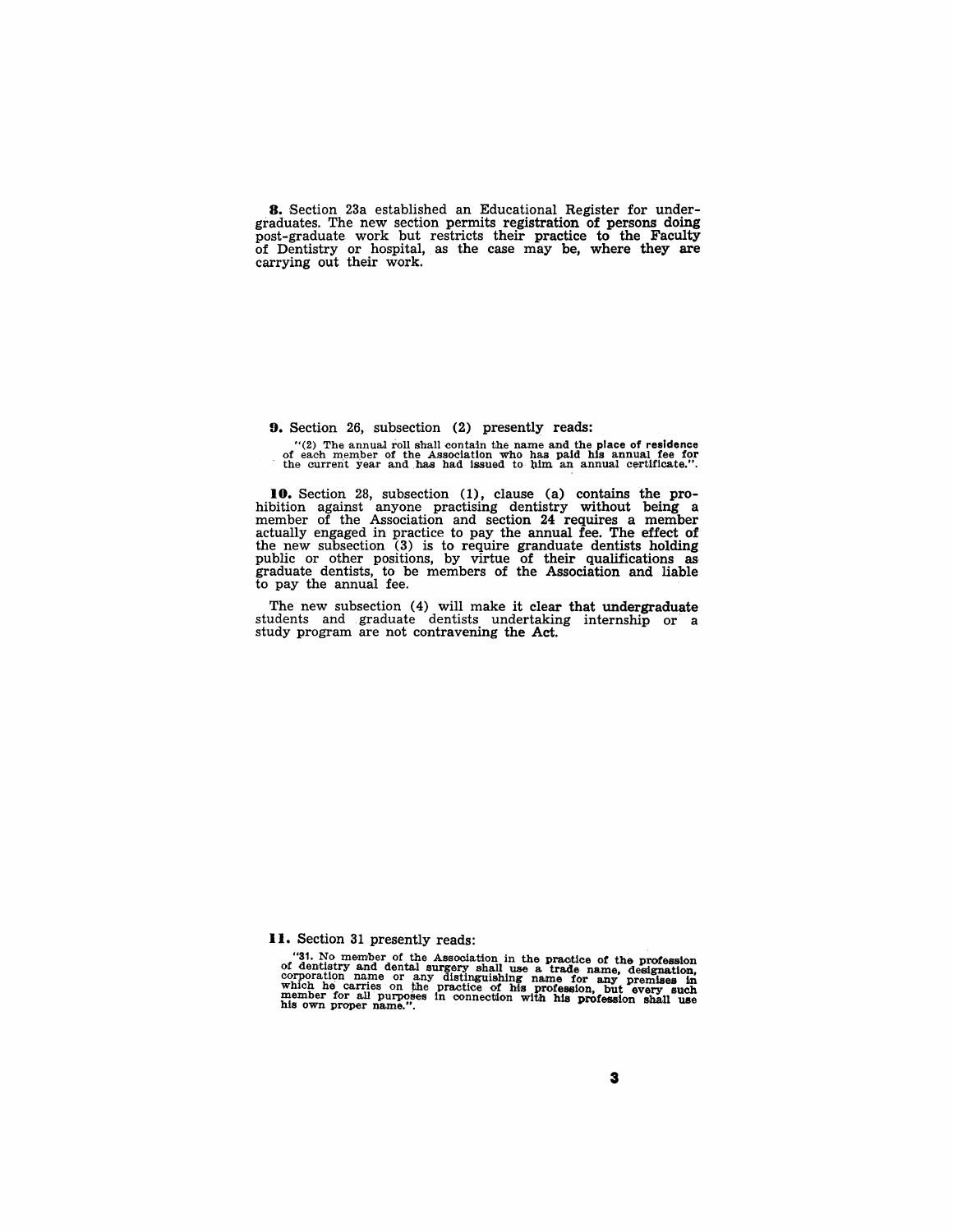8. The following section is added after section *23a·* ,

*23b.* The registrar may register in the Educational Register any person who is the holder of a degree in dentistry or dental surgery and who

- $(a)$  is serving a period of internship in an Alberta hospital, or
- (b) desires registration solely for the purpose of undertaking a graduate training program in an Alberta hospital or at the Faculty of Dentistry of the !University of Alberta and who in the opinion of the board should be granted such privileges.

**9.** Section 26, subsection  $(2)$  is amended by striking out the words "place of residence" and by substituting the words "address of location of practice".

10. Section 28 is amended by adding the following subsections:

(3) For the purposes of clause  $(a)$  of subsection  $(1)$ and of section 24, a person employed in a position by virtue of being the holder of a degree in dentistry or dental surgery shall be deemed to be a person actually engaged in the practice of the profession of dentistry or dental surgery.

(4) Subsection (1) does not apply to, and no contravention of this Act is committed by,

- (a) an undergraduate dental student who performs dentistry under the supervision of a member of the Association and as part of his training in
	- (i) a dental clinic operated by the Faculty of Dentistry of the University of Alberta,
	- (ii) in a hospital approved for undergraduate training by the F'aculty of Dentistry of the University of Alberta, or
	- (iii) in a public health service,
	- or
- (b) a person registered in the Educational Register pursuant to section *23b* and who performs dentistry solely in a dental clinic operated by the Faculty of Dentistry of the University of Alberta or the hospital, as the case may be, where his internship or training program is undertaken.

11. Section 31 is struck out and the following is substituted:

31. No member of the Association shall

 $(a)$  in the practice of his profession use or advertise himself or his practice by a name other than his own proper name or such designation as may be permitted by the by-laws, or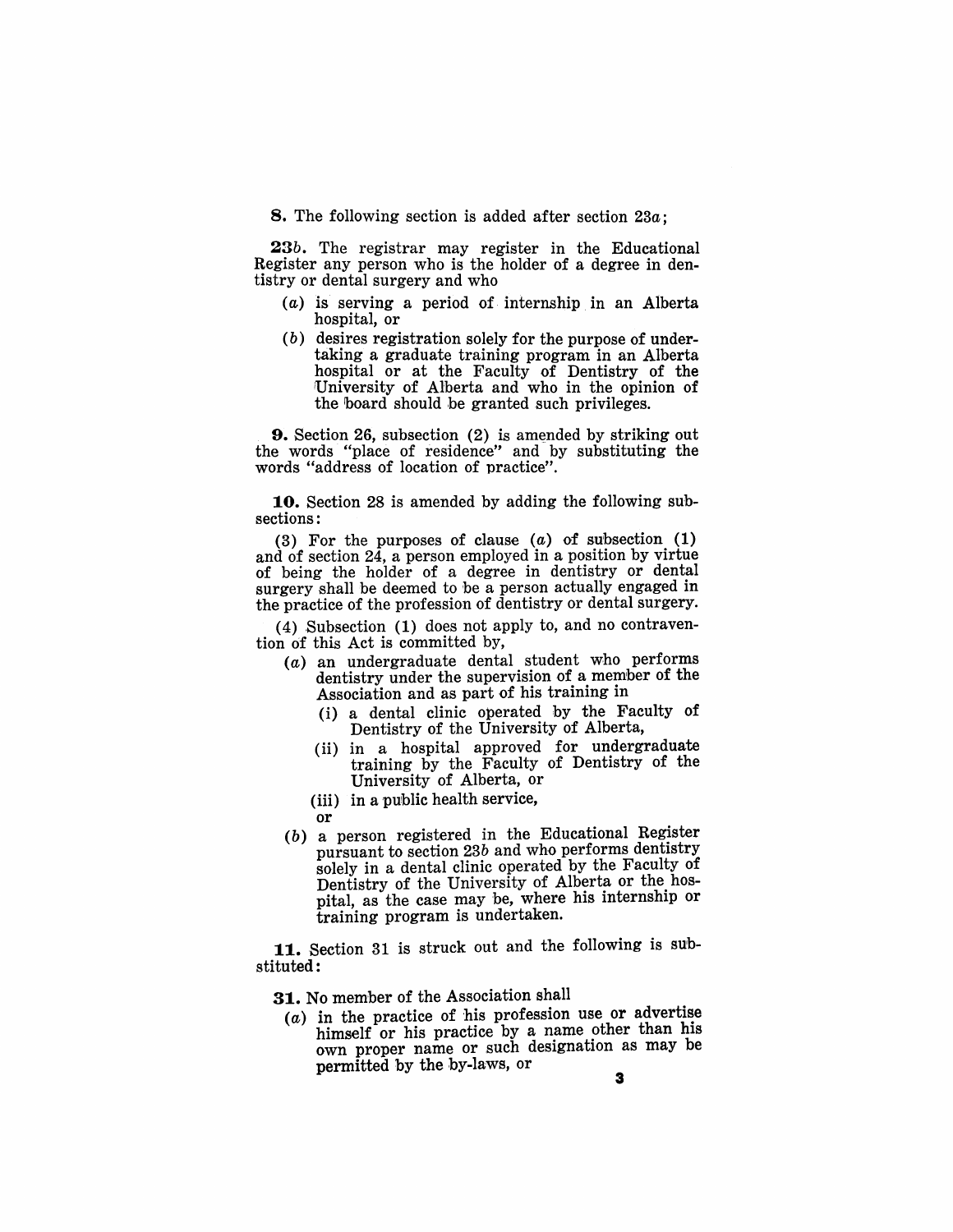**12.** Section 36 reads:

"36. Section 34 shall not be construed as affecting in any way the provisions of section 42 of The Public Health Act or of the regulations made pursuant to section 7 of that Act, and where there is a conflict between any

The section is now meaningless due to the repeal of section 42 of The Public Health Act in 1962.

**13.** Section 41 presently reads:

"41. In section 40 "dental hygienist" means a person who is certified by the General Faculty Council of the University of Alberta

- (a) to be a graduate in dental hygiene of the Faculty of Dentistry of the University of Toronto, or
- (b) to be a graduate of a school of dental hygiene at which the standards reuired for graduation are at least equal to the standards required by the Faculty of Dentistry of the University of Toronto.".

**14.** Publication of notice or removal of a member's name from the register or a suspension.

15. The present provisions regarding discipline require every complaint to be dealt with by a formal hearing. The new section allows the board to make by-laws for investigation of complaints without disciplinary action.

**16.** As the discipline committee usually holds hearings in Calgary or Edmonton, the new subsection (3a) would obviate the necessity of notifying members, in Southern Alberta, say, for a hearing in Edmonton where a quorum would be available.

**17.** The new subsection will enable the committee to deal with all matters of complaint arising out of the same facts in the one inquiry, where new matters of complaint arise during the inquiry.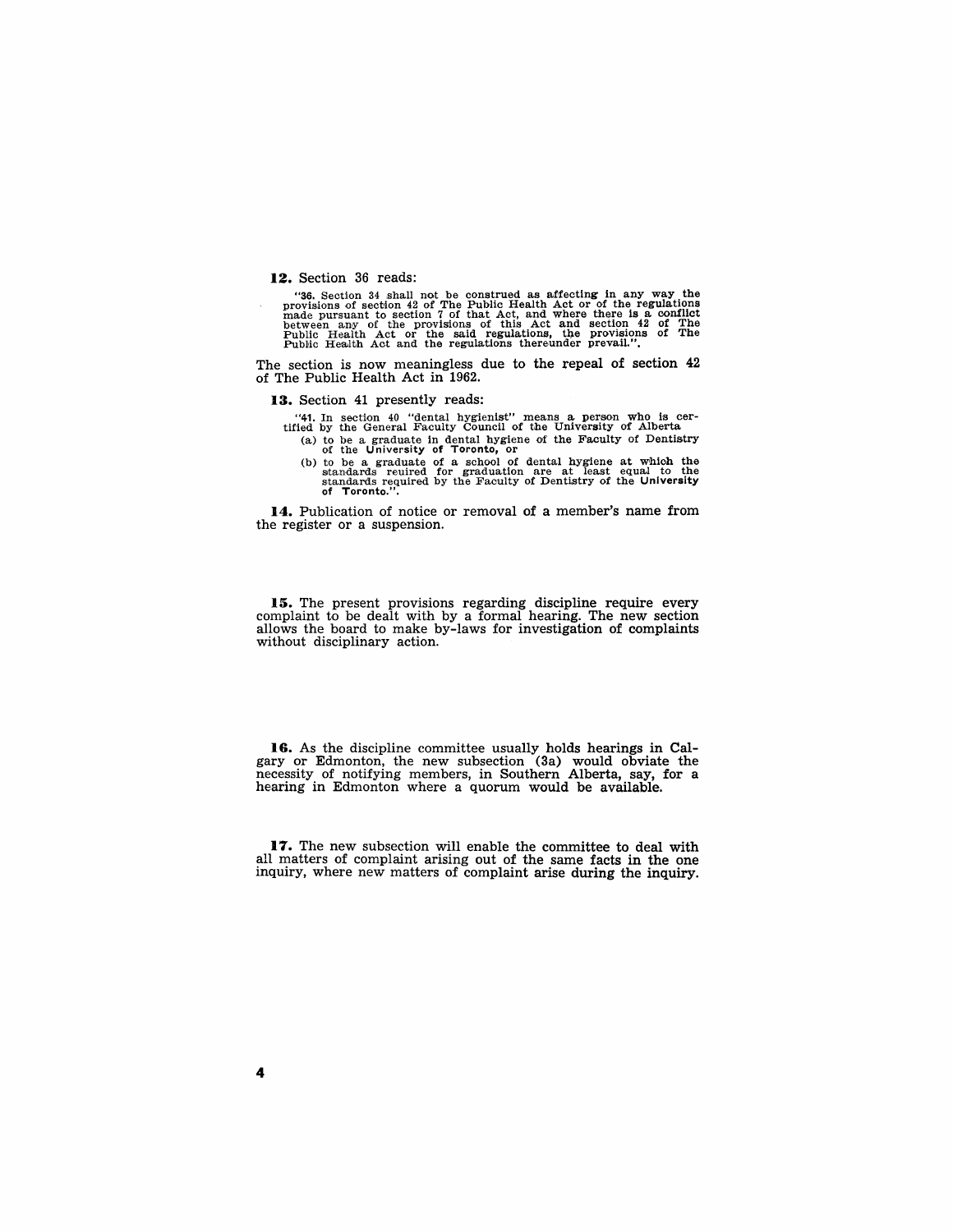- (b) use or permit the use as the name of any building in which he carries on his practice a name which
	- (i) includes or suggests his own surname or any firm name, trade name or other designation, and
	- (ii) refers to or suggests that the profession of dentistry is being practised in that building.

**12.** Section 36 is repealed.

**13.** Section 41 is amended by striking out the words "University of Toronto" wherever they occur and by substituting the words "University of Alberta".

**14.** Section 48 is amended by adding the following subsection:

(4) Where the board has ordered the removal of a person's name from the register or the suspension of a member from practice, the board may pubJish a notice of the removal or suspension in the *Gazette* and may give such further publicity of the removal or suspension as it considers necessary.

**15.** The following section is added after section 48:

*48a.* The board may make by-laws governing the summary investigation of complaints against members of the Association but the by-laws shall not authorize any person or persons conducting the investigation to take any disciplinary action against a member whose conduct is under investigation.

**16.** Section 49 is amended by adding the following subsection after subsection (3) :

(3a) An inquiry may be convened if notice is given to at least three of the members and a quorum is present.

**17.** Section 52 is amended by adding the following subsection:

(5) If in the course of the inquiry, evidence is submitted or given which appears to raise new matters of complaint not shown in the statement contained in the notice, the committee may include the new matters in the inquiry if

- $(a)$  it declares its intention to do so to the member whose conduct is the subject of the inquiry,
- $(b)$  it adjourns the inquiry for a period sufficient in its opinion to permit the member to prepare his defence to the new matters, and
- $(c)$  it prepares and delivers to the members a statement of the new matters of complaint.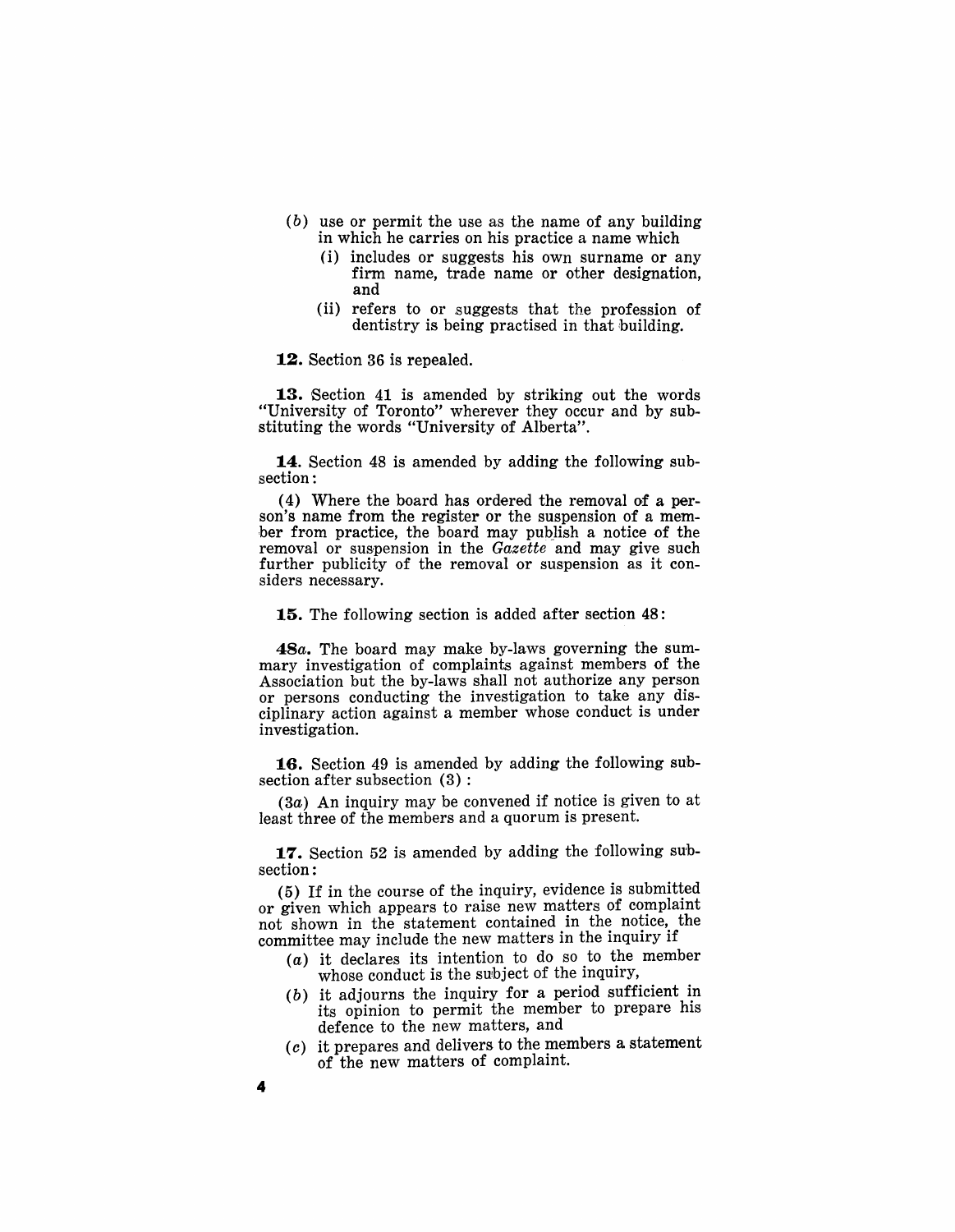18. The present section 56 is revised to include reference to persons conducting investigations pursuant to the by-laws (see note to clause 15).

19. Section 57, subsection (1) presently reads:

"57. (1) A person whose name has been removed from the register or who has been suspended from practice by order of the board may appeal from the order to a judge of the Supreme Court at any time within two months after t

The amendment will make it clear that an appeal from the board will be heard in the first instance by a judge in chambers, rather than having it set down in the same manner as for a trial.

20. Section 58(2) revised to include the new clause (b).

21. Section 60 presently reads:

"60. (1) The board at any time may

(a) order the 'restoration to the register of the name of a person whose name has been removed, or (b) cancel or reduce the period of suspension of a person from

practice, upon such terms and conditions as the board deems just.

 $(2)$  This section does not apply where an appeal has been heard and determined by a judge.".

22. Commencement of Act,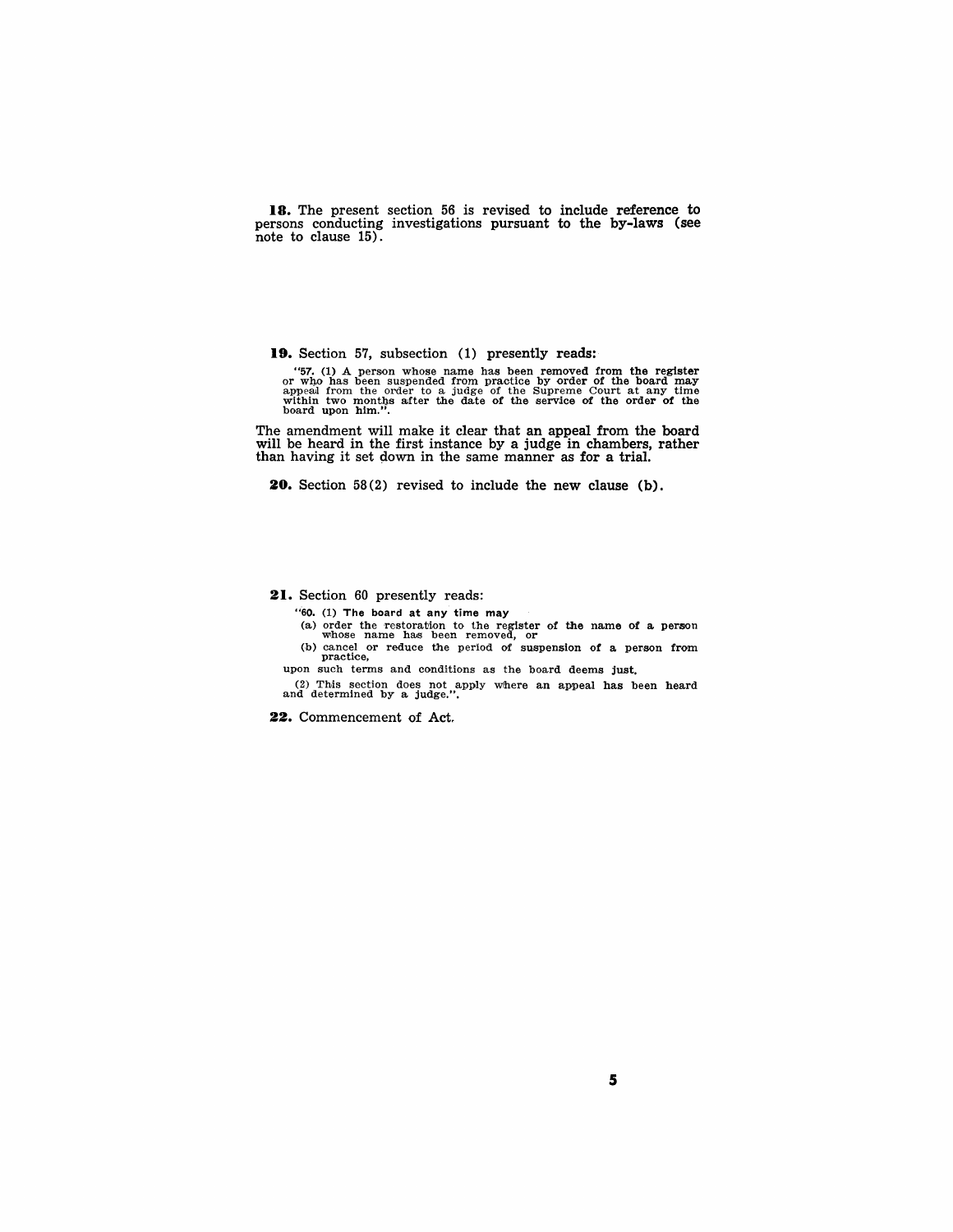**18.** Section 56 is struck out and the following is substituted:

**56.** No action lies against the board, the committee or any member of either body or against any person or persons conducting an investigation pursuant to this Act or the bylaws for any act or thing done in good faith in their proceedings or for any recommendations made or orders made or enforced under the provisions of the by-laws or this Act relating to discipline.

**19.** Section 57, subsection (1) is amended by adding after the words "Supreme Court" the words "in chambers".

**20.** Section 58 is amended by striking out subsection (2) and by substituting the following:

- (2) The judge may
- (a) receive further evidence by oral examination or by affidavit, or
- $(b)$  direct a trial to determine all or any of the matters in issue.

21. Section 60 is amended

- (a) as to subsection (1) by striking out the words "The board at any time may" and by substituting the words "Except during the period that an appeal is pending, the board may",
- (b) by striking out subsection (2).

**22.** This Act comes into force on the first day of July, 1964.